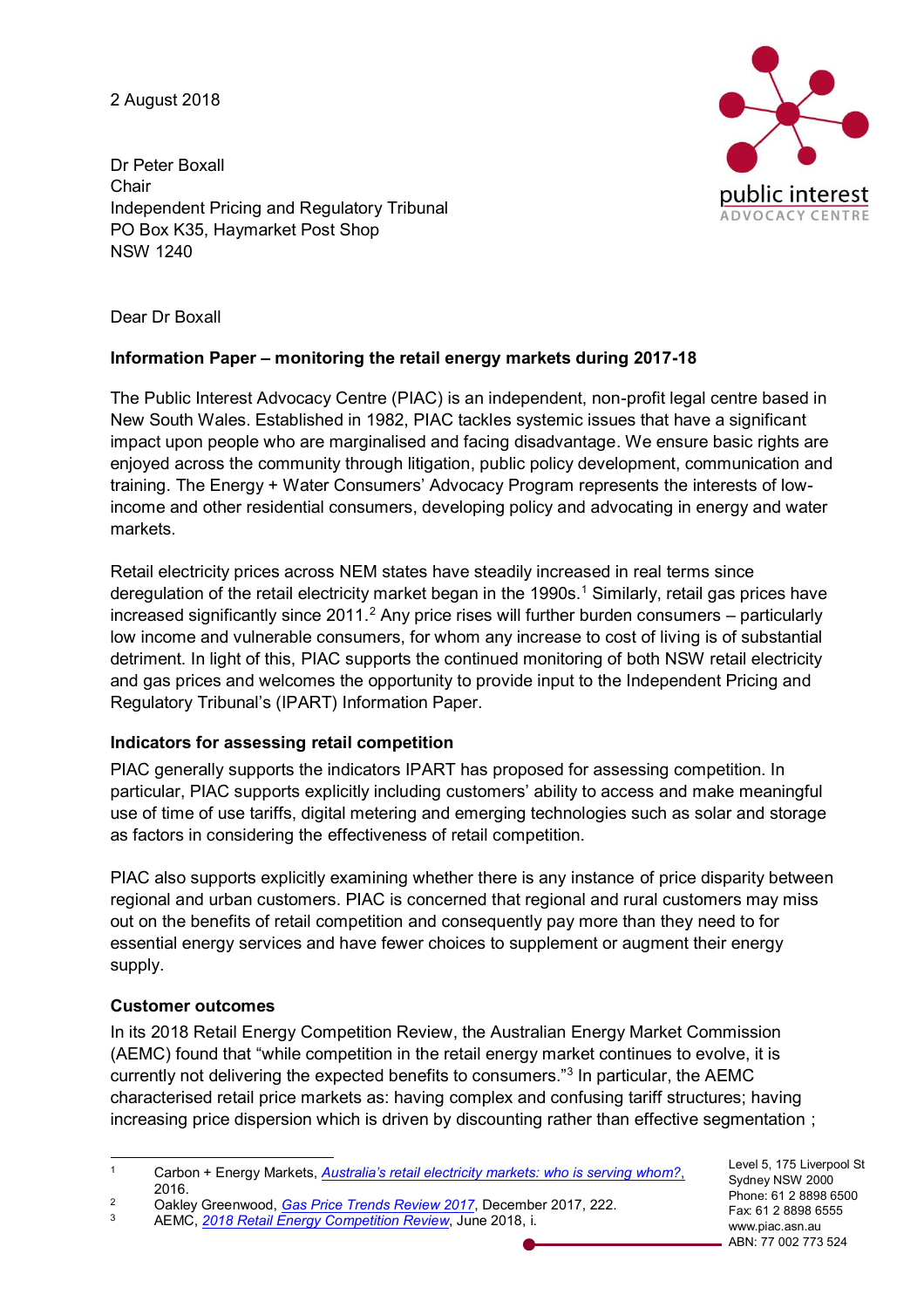and structured in a way such that these discounts are difficult to compare as often they are subject to a number of eligibility conditions. Such insights are also supported by the Australian Competition and Consumer Commission's (ACCC) Retail Electricity Pricing Inquiry final report which noted, amongst many other issues, that:

Incumbents have benefitted from large parts of their customer bases being inactive or disengaged from the competitive market, often remaining on high-priced standing offers. Incumbents are able to make very attractive offers to retain customers, effectively through cross-subsidies paid by their inactive customer cohort. This has enabled incumbents to compete only selectively, and with a disproportionate focus on efforts to retain profitable customers rather than to win new ones. In that environment, new entrants and smaller retailers are competing only for the 'active' part of the market which is price sensitive and often low-margin. This model of competition has not delivered a dynamic and competitive market. <sup>4</sup>

When looking at the extent of rivalry to attract or retain customers as IPART intends, it is essential to consider that not all customers are engaged in the competitive retail market. The reports from AEMC and ACCC as well as other reports have highlighted the tendency for consumers to become and remain disengaged from the retail energy market.

This ineffective interaction is particularly relevant for low income and vulnerable consumers, who tend to be the least able to engage and the least able to afford higher energy costs. This lack of engagement may stem from a variety of reasons including being less numerically or financially literate, having a language barrier, or a disability or being on hardship plan or prepayment arrangement which would limit their ability to change retailers.

PIAC is also concerned that the common practice of retailers to provide discounts only when bills are paid by the due date, is essentially a high late payment fee in disguise. Low income and vulnerable consumers often have trouble paying electricity and other bills on time. Therefore, they may miss out on the discount and pay more than they should for their energy services which may then push them further into financial hardship. It is not clear to PIAC whether the fee (that is, the full price in the absence of a discount) accurately reflects any additional costs faced by the retailer as the result of a customer failing to pay on time.

The concerns and difficulties of vulnerable and low-income households point to a failure of the retail energy market to enable effective interaction by customers who are most in need of the benefits of competition.

PIAC strongly supports IPART explicitly examining the outcomes for vulnerable consumers as one its indicators.

### **Retail gas**

Broadly, the same issues apply across both gas and electricity. However, PIAC is particularly concerned that competition in the NSW gas market is not sufficient to ensure good consumer outcomes.

Unlike electricity, price competition is very new in the gas market. As IPART notes in its information paper, gas prices were only deregulated on 1 July 2017, meaning that the market has had little time to develop. This is evident from the number of active gas retailers in NSW. Recently, the AEMC found that there are only 12 retail gas brands operating in NSW, compared

 <sup>4</sup> ACCC, *[Retail Electricity Pricing Inquiry, Final Report](https://www.accc.gov.au/publications/restoring-electricity-affordability-australias-competitive-advantage)*, July 2018, xi.